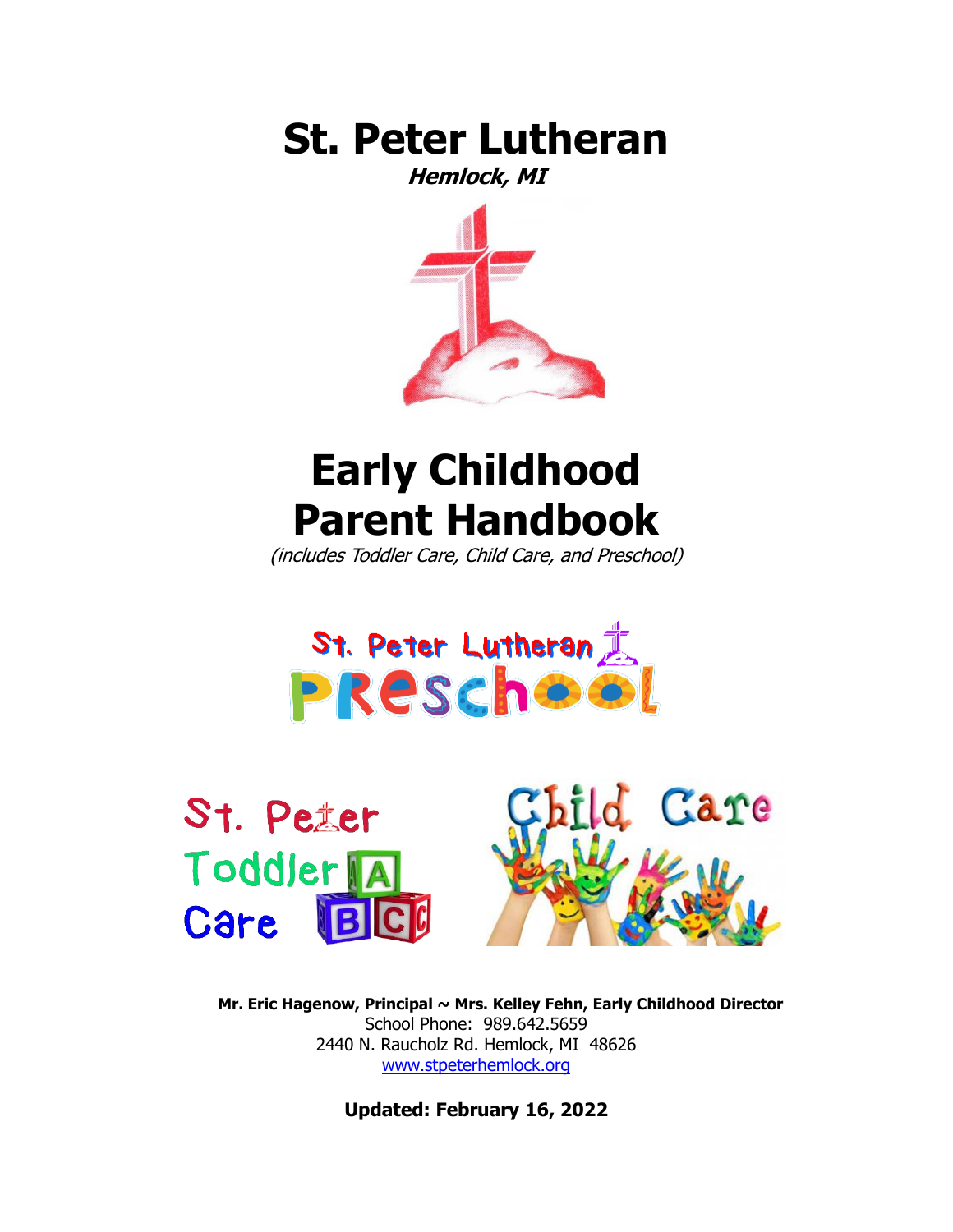| <b>Calendar</b>                           |
|-------------------------------------------|
|                                           |
|                                           |
|                                           |
|                                           |
|                                           |
|                                           |
|                                           |
|                                           |
| <b>Child Health Care Procedures</b><br>.9 |
|                                           |
|                                           |
|                                           |
| <b>Clothing</b>                           |
|                                           |
|                                           |
|                                           |
|                                           |
|                                           |

# **TABLE OF CONTENTS**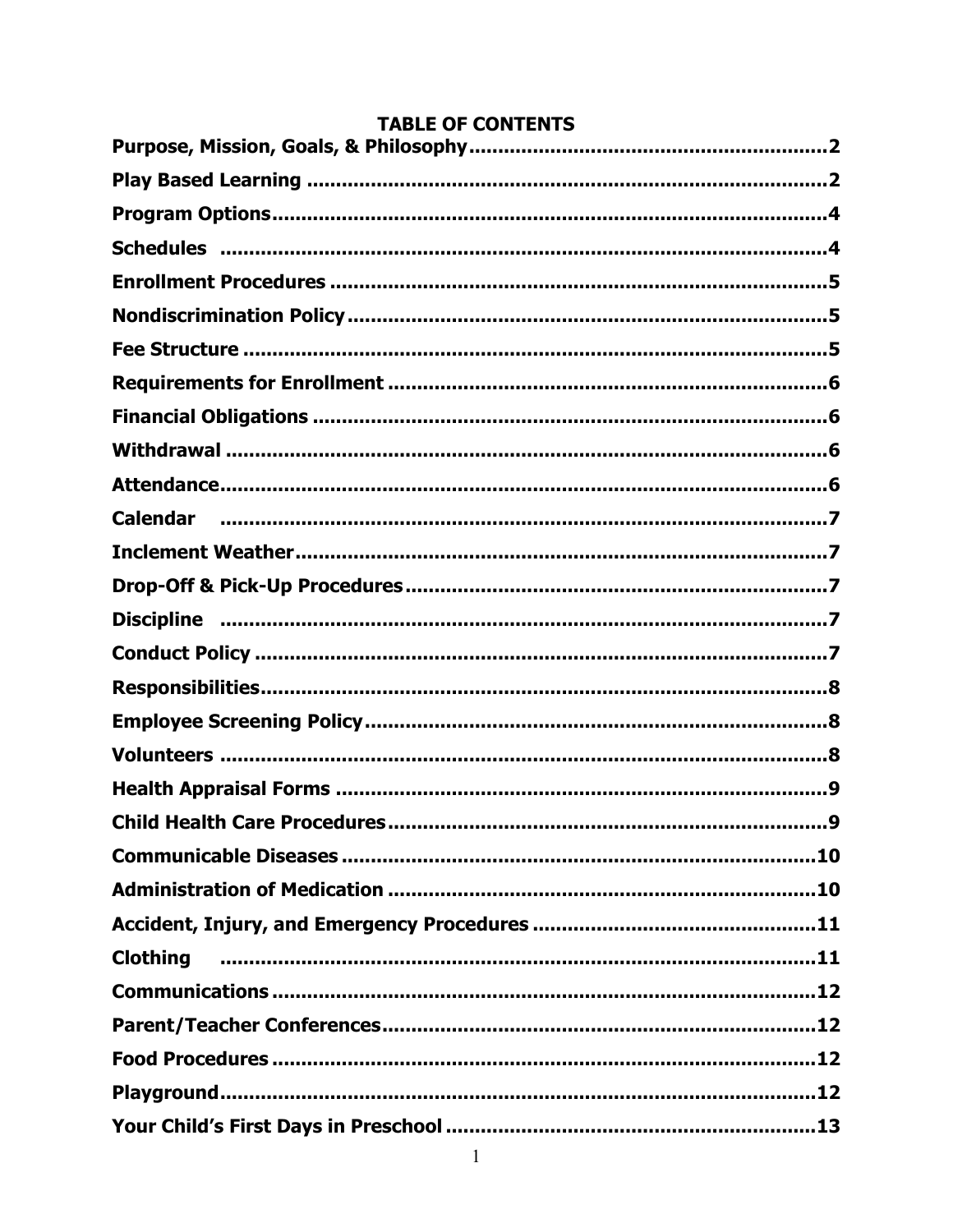# **PURPOSE, MISSION, GOALS & PHILOSOPHY**

#### **Purpose Statement**

St. Peter Lutheran Early Childhood (EC) has been established to assist parents in the process of nurturing the young child. The EC is part of the ministry of St. Peter Lutheran Church as we fulfill our Lord's directive to "feed My lambs".

#### **Mission Statement**

By the Grace of God, St. Peter Lutheran School exists to nurture and educate God's children in a Christ-centered environment. Through guidance of parents and teachers, students learn to interpret their world in the light of God's Word.

#### **Goals & Objectives -- see Curriculum Guide**

#### **Philosophy**

The spiritual aspect of the young child's growth cannot be separated from the total growth process. In a Christian setting, each child is valued as an individual, as God's own child, saved by grace through faith. Learning about being a child of God is important to the development of proper Christian relationships.



## **PLAY-BASED LEARNING**



The program at St. Peter Lutheran is "play-based". That is, the program provides a safe environment and basic structure that allows children to learn and develop by engaging their natural curiosity and their innate desire to interact with the world around them. It is developmentally appropriate for children to be allowed to learn and develop at their own pace using materials and methods suited to their age, level of development, and individual needs.

The program offers the following activities:

- **Religious Lessons** Children learn the love of God as it is shared through Bible stories, songs, and prayers. Christian teachers reflect God's love through daily instruction.
- **Experimental Natural Science** Experiments with plants, animals, water, and weather help children make sense of the world.
- **Large Muscle Development** Activities are designed to develop large muscle skills and coordination. Children do this when they jump, hop, climb, throw, catch, run, and balance.
- **Fine Motor Development** This is the ability to control one's muscles in manipulating small objects. Examples include manipulating puzzle pieces, stringing beads, lacing, cutting, working with play dough, folding paper, and coloring.
- **Rhythm, Music, and Songs** Music allows children to express themselves and learn to distinguish between sounds. Music can be used to teach other skills, such as counting, recognizing colors, taking turns, and sharing.
- **Dramatic Play** Through dramatic play children create an environment that often parallels their real world.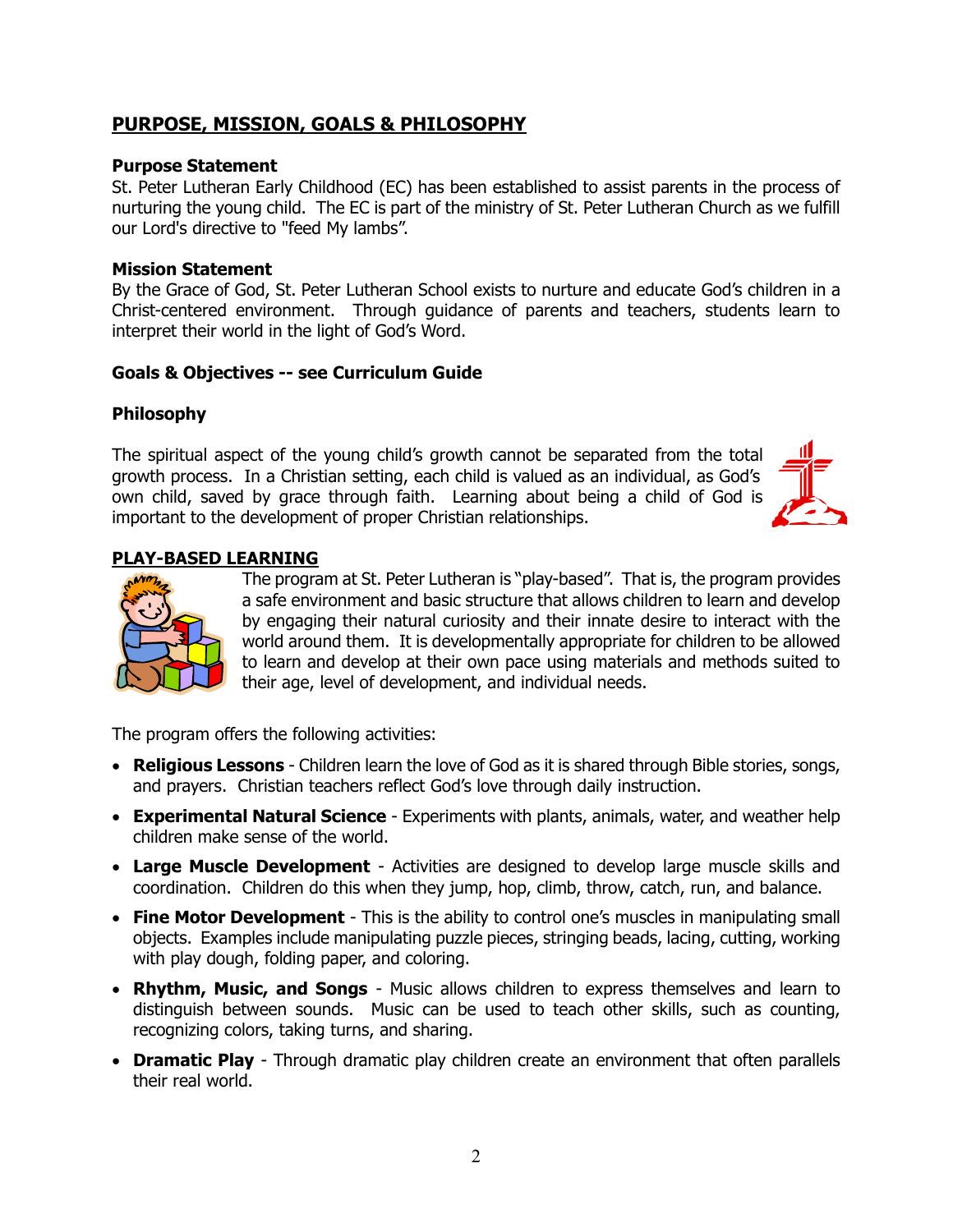- **Visual Discrimination** Before children begin to read, they must be able to see the similarities and differences in letters and words. Learning to distinguish colors and shapes, as well as letters and numbers, aid children in this.
- **Listening Skills** This is a prerequisite to reading. Auditory skills developed in preschool help children distinguish between different sounds, and identify and recall sounds. Story time is a daily activity.
- **Language Development** Songs, stories, poems, finger plays, games, and free time for interaction between children help children make sense of their world.

## **The Role of Play**

When you ask your child what he did in preschool, he may simply say, "I just played." This is a great thing to hear! Play influences the physical, social, emotional, and intellectual development of children. Children play to learn!



Young children learn best through manipulation and exploration of materials with opportunities to initiate their own learning process. Preschoolers have important lessons to learn about themselves, so they begin to develop individuality. Play is learning for children. It helps them develop control of their bodies, develop problem-solving skills, acquire social skills, and learn how to learn:

- They learn that they can have comfortable, happy times away from home, and that their teachers will comfort and help them.
- They learn that their teachers will encourage them to try out new things and to do things their own way, as long as it is not harmful to others.
- They learn that toys and play materials at school are for all the children, and they can share and take turns.
- They are learning that there are new stories, new words, new songs, new friends, and dozens of new enjoyable experiences.
- They are learning to cut, paint, paste, and color independently.
- They are learning that there is satisfaction in being able to do many other things for themselves.

Dramatic play is also of great value to a child. As children act out certain roles, they are trying to discover what the grown-up world is all about. To help broaden the young child's experiences, the progressive teacher will frequently change the dramatic play center and provide various props for the many adult roles they might assume. In this way, the teacher can set the scene for the child to be a mail carrier, engineer, firefighter, service station attendant, grocery clerk, pilot, nurse, doctor, painter, baker, beautician, police officer, teacher, pastor, and more!

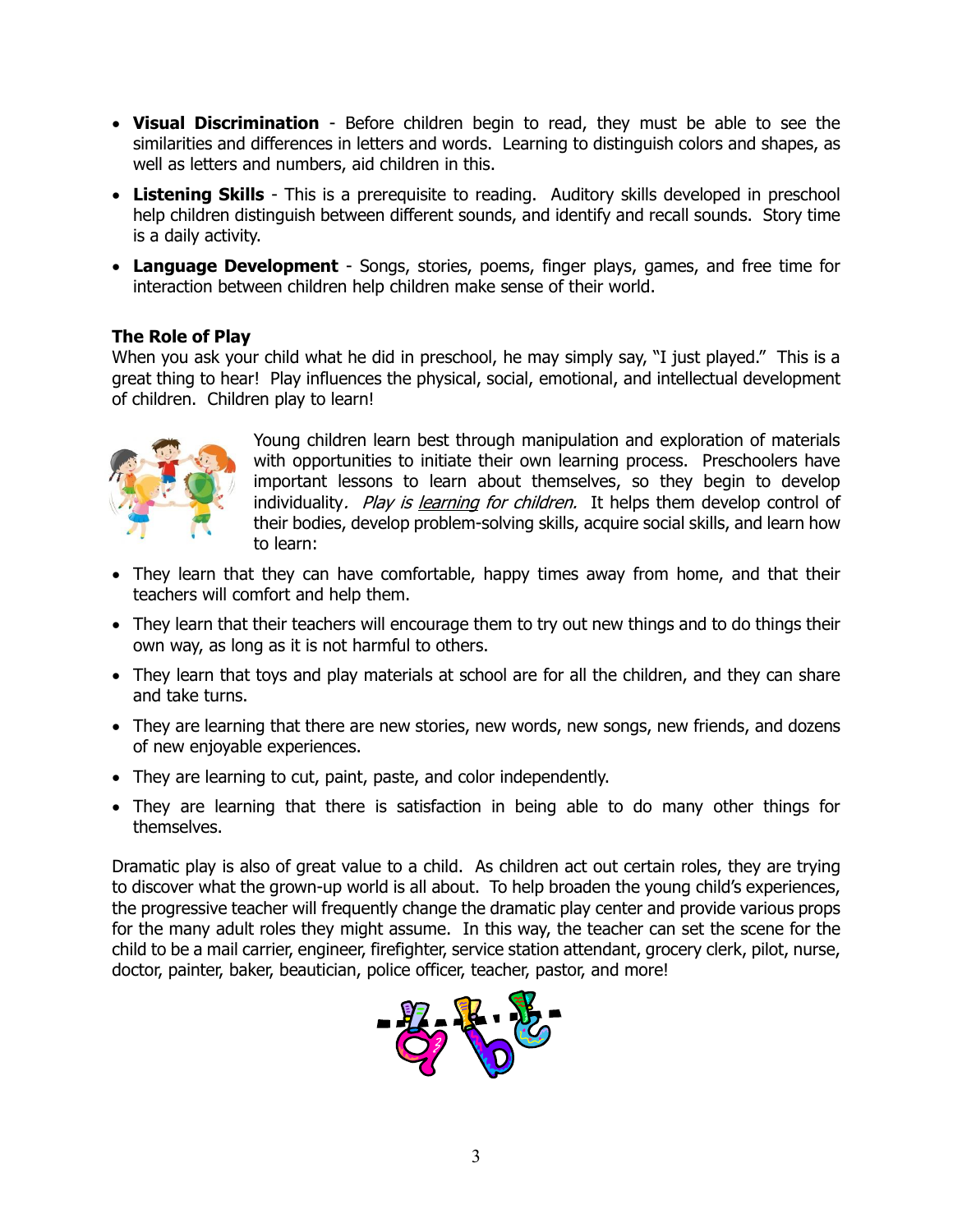**PROGRAM OPTIONS & SCHEDULES:** There are several program options available:

## **Toddler Care**

• Monday – Friday 7:00 a.m. – 5:30 p.m.

## **Preschool**

• Monday – Friday from  $8:15 - 11:15$  a.m.

# **Child Care**

- **•** Before School: Monday Friday from  $7:00$  a.m.  $8:15$  a.m.
- After School: Monday Friday from  $11:15$  a.m. 5:30 p.m.
- **Child Care on No School Days:** We will offer child care for PS-8th grade students on days we do not have school with the exception of the days noted on the school calendar from 7:00 am-5:30 pm. Children that will be here through the lunch hour will need to bring a lunch from home. The cost is \$5.50/child/hour.

Note: Our Toddler Care and Child Care are open most days except holidays, one week during the summer, the Friday after Thanksgiving, and the week between Christmas and New Years.

## **Toddler Schedule**

| $7:00 - 8:00$             | <b>Breakfast</b>                    |
|---------------------------|-------------------------------------|
| $8:00 - 8:15$             | <b>Bathroom Break</b>               |
| $8:15 - 8:45$             | Free Play                           |
| $8:45 - 9:00$             | Clean Up                            |
| $9:00 - 9:15$             | <b>Bathroom Break</b>               |
| 9:15 – 9:45               | <b>Outside Play</b>                 |
| $9:45 - 10:15$ Snack      |                                     |
|                           | 10:15 - 10:30 Bathroom Break        |
|                           | $10:30 - 10:45$ Circle Time (story) |
| 10:45 - 11:15 Small Group |                                     |
|                           | (Jesus Time)                        |
| $11:15 - 12:00$ Lunch     |                                     |
| $12:00 - 2:00$ Nap        |                                     |
| $2:00 - 2:15$             | Bathroom Break                      |
| $2:15 - 2:45$             | Art                                 |
| $2:45 - 3:15$             | Music/Movement                      |
| $3:15 - 3:30$             | <b>Bathroom Break</b>               |
| $3:30 - 4:00$             | <b>Snack</b>                        |
| $4:00 - 4:30$             | Outside                             |
| $4:30 - 4:45$             | <b>Bathroom Break</b>               |
| $4:45 - 5:15$             | Free Play                           |
| $5:15 - 5:30$             | Clean Up                            |
|                           |                                     |

#### **Preschool Schedule** Tentative Daily Preschool Schedule

- 8:15 Preschool Arrival
- 8:30 Jesus Time
	- (devotion, music, singing)
- 9:00 Calendar
- 9:10 Snack
- 9:20 Outdoor play
- 9:35 Clean-Up, Bathroom Break, Wash Hands
- 9:40 Centers
- 10:30 Gym
- 11:00 Bathroom Break, Wash Hands, Pack-Up
- 11:10 Prayer
- 11:15 Dismissal

Dajly<br>Chedule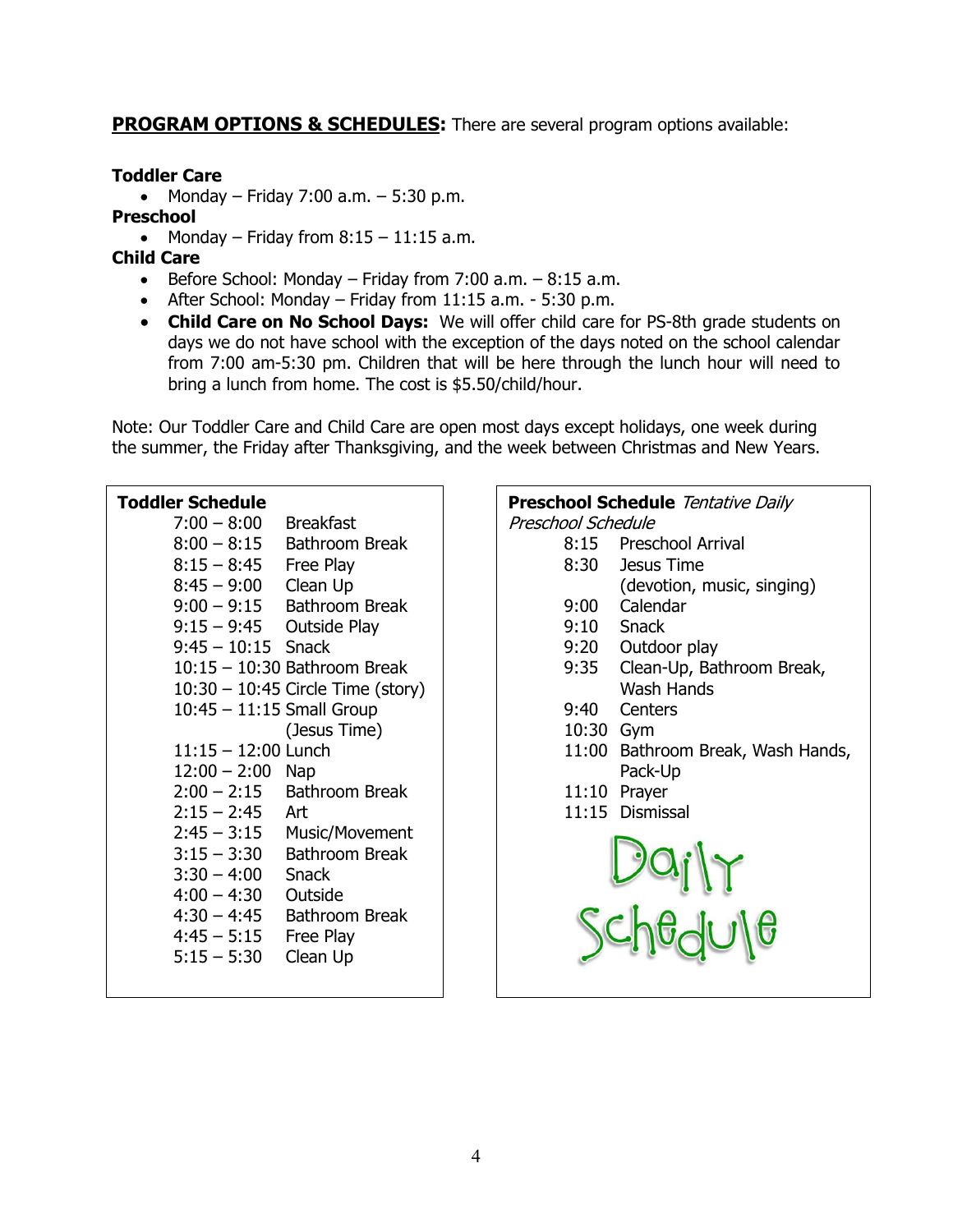# **ENROLLMENT, FEES, FINANCIAL OBLIGATIONS, AND WITHDRAWAL**

## **Enrollment**

Our Lutheran School's primary mission is to teach children about Jesus. Any parent desiring a quality Christian education for children may apply for admission. Please contact the school office and arrange for an appointment with the principal or the early childhood director if desired. Applications will be considered according to the following order before March 15. After March 15, it will be on a first come, first serve order.

- 1. Children of communicant members of St. Peter Church or another area LCMS Church
- 2. Community families with siblings currently attending St. Peter Lutheran School
- 3. Children of families without a church home
- 4. Children of members of other denominations

Including the above, a child must be at least two years and six months old (30 months) in order to enroll in preschool and twelve months to enroll in toddler care. **The child must be toilet trained and wear cloth underwear, not "Pull Ups" to be a part of the preschool program.** A registration packet can be obtained from the office. An application and the \$100 registration fee (\$20 is nonrefundable) must be turned in to reserve a spot for your child. The registration fee will be applied to your tuition.

## **Nondiscrimination Policy**

St. Peter Lutheran Early Childhood admits students of any race, color, national and ethnic origin to all the rights, privileges, programs, and activities generally accorded or made available to students at the school. It does not discriminate on the basis of race, color, national and ethnic origin in administration of its educational policies, of its admissions policies, nor its athletic and any other school-administered programs.

## **Fee Structure for Child Care for Preschool**

\$5.50/hour; late fee after 5:30: \$5/15 minutes

## **Fee Structure for Toddler Care**

- 1. Hourly fee: \$5.50/hour; late fee after 5:30: \$5/15 minutes
- 2. Minimum enrollment is 3 days per week with at least 6 hours/day.
- 3. Toddler care charges will start the week following approval of enrollment.
- 4. A fee of \$25/day will be charged if there is not 24 hour notice prior to absence.

## **Fee Structure for Preschool**

- 1. The following fee schedule is charged:
	- A. \$900/child/year for 2 days (PS3 only)
	- B. \$1,150/child/year for 3 days
	- C. \$1,400/child/year for 4 days
	- D. \$1,650/child/year for 5 days
- 2. Since this program is totally supported by registration fees and is dependent upon a minimum number of enrollees, it is required that fees be paid promptly. below are payment options.
	- A. Payment choices are:
		- a. Annual Payment ....................................................Total due on Registration Day
		- b. Semi-Annual Payments  $\ldots \ldots \ldots \frac{1}{2}$  of the total due on Registration Day, and  $\frac{1}{2}$  due Nov. 10
		- c. Seven Equal Payments ..... 1/7 of the total due each month starting on Registration Day, with payments due the 10th of each month until February.
	- B. If students are withdrawn from the program, a prorated refund will be given upon request.

5

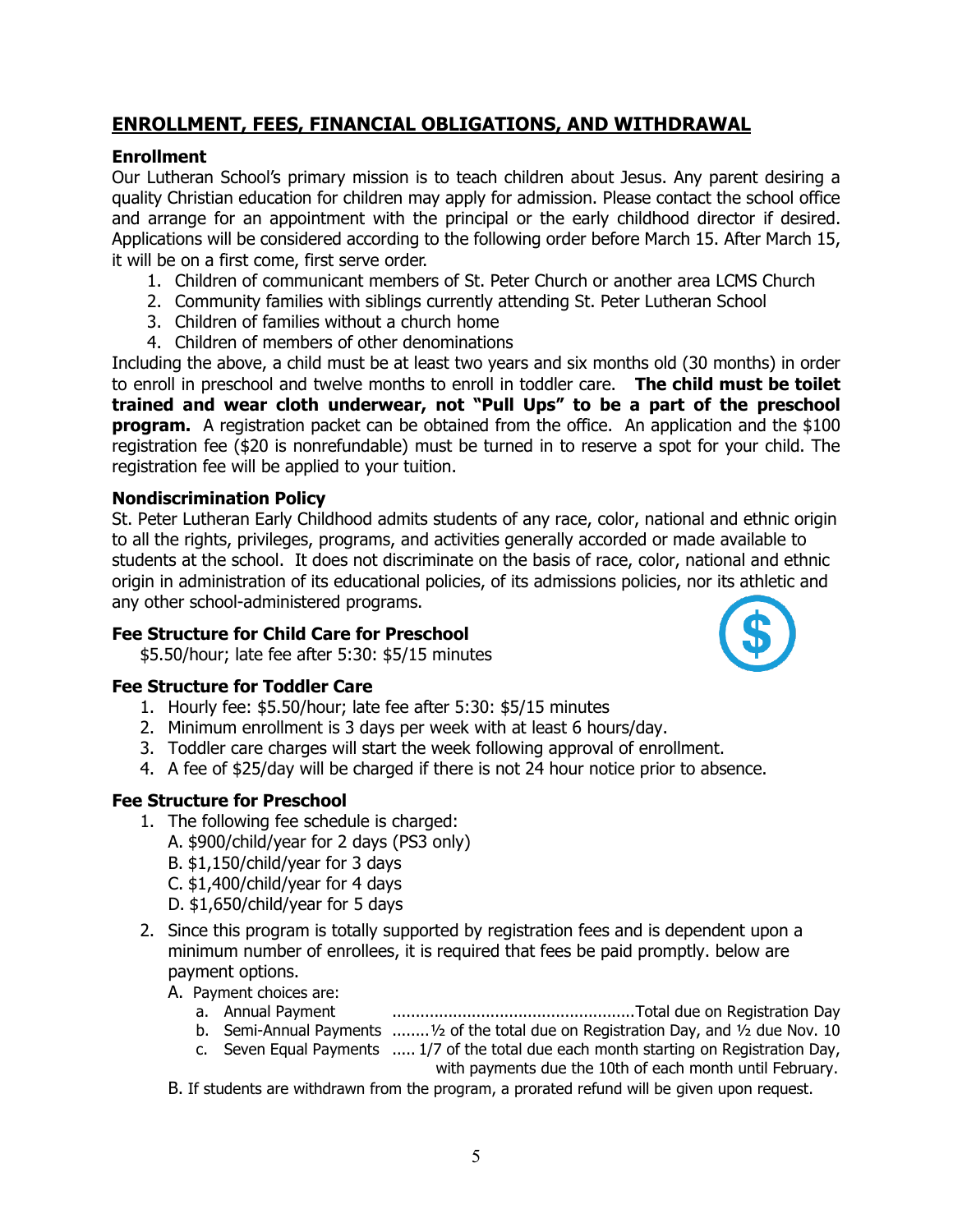## **Requirements for Enrollment**

The following are required for registration; all items must be turned in before enrollment:

- A current application form completed by the parent or guardian
- A current health form completed by a doctor
- An emergency information card
- No space can be left blank per the State Licensing Department
- A copy of the child's birth certificate (copy can be made in the office)
- The registration fee
- Child must turn 3, or 4, by September  $1<sup>st</sup>$  for Preschool
- All immunizations must be up to date and a copy is needed for the office
- A signed Handbook/Licensing Notebook Form

## **Financial Obligations**

There is an initial registration fee of \$100. Of this fee, \$20 is non-refundable. The registration fee remains the same no matter what month of the school year the child enters our program. Registration fees are applied to tuition and child care.

## **Change-of-Contract Fee**

If you reduce the days and/or times that your child will attend childcare or preschool, you will be assessed a Change of Contract fee of \$20 each time you change your contract once the school year begins.

#### **Withdrawal**

#### Center-Initiated Withdrawal

At times the EC may not be able to meet the needs or level of care that your child requires. If difficulties arise, you will be contacted, and a program of constructive action will be developed. If significant improvement is not made within a reasonable time, the school will make a request for withdrawal. Such grounds include the following:

- A child who poses a threat to the physical and/or emotional health of others.
- Failure of parent to comply with preschool policies.
- Failure to provide current health information and child information.
- Late tuition payments.

#### Parent-Initiated Withdrawal

A written notice, given two weeks in advance, will be necessary for withdrawal. If this is not provided, regular tuition will be charged.

## **POLICIES AND PROCEDURES**

#### **Attendance**

It is very important to your child's emotional and social well-being to be prompt for the start of each class. Teachers will start class at the assigned time. Attendance for each session is essential for continuity of the program. A routine of attending classes helps children develop concepts of space and time.



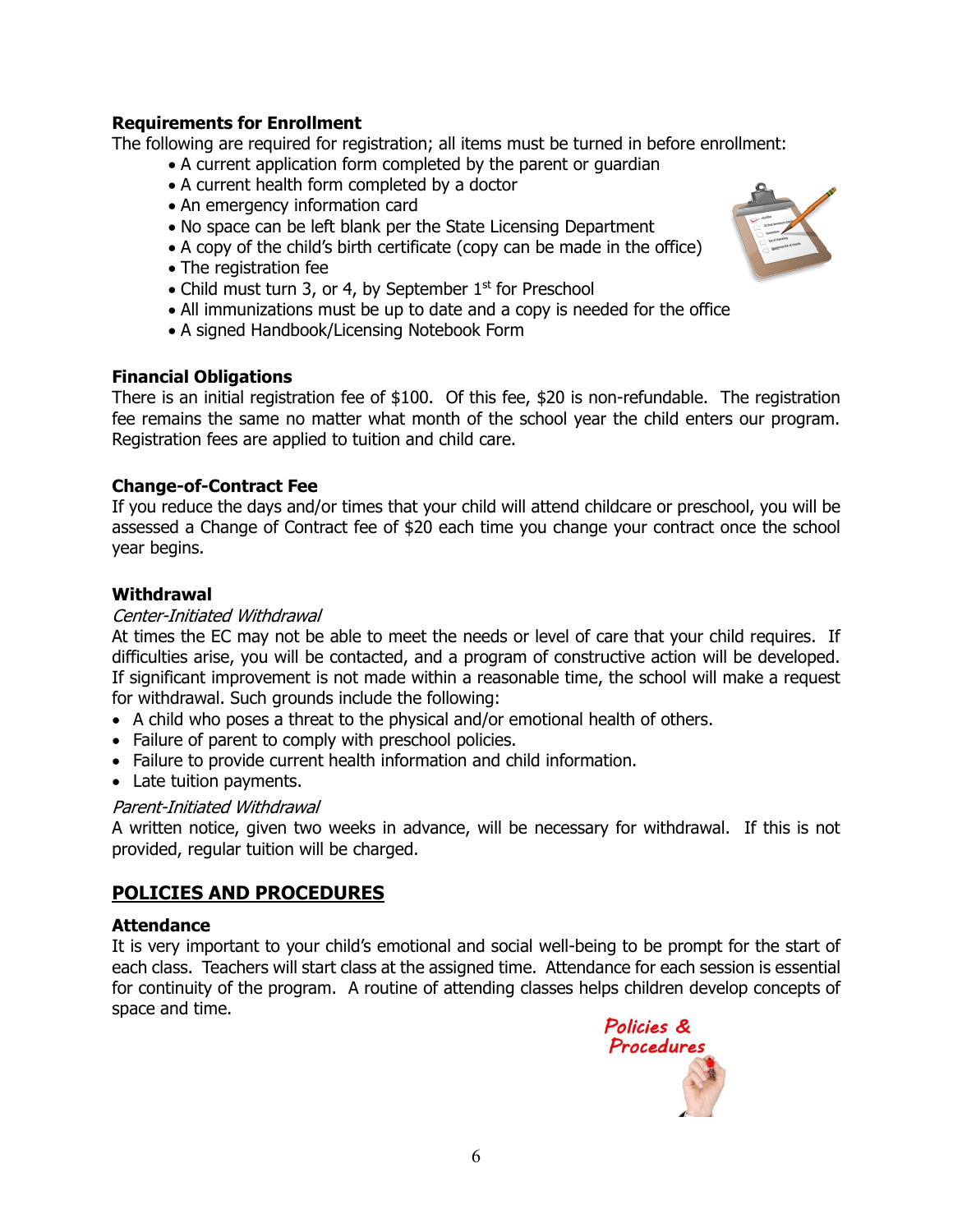## **Calendar**

The PS program follows the St. Peter K-8 school calendar. Toddler Care and Child Care are available year-round except for major holidays. See the office however, for exceptions.

#### **Inclement Weather**

You will receive a notification from the school informing you of school closings. Closings will also be listed on the radio, TV, internet, etc. as "St. Peter Lutheran, Hemlock".

#### **Drop-Off Procedure**

You must accompany your child into the school. Sign your child in on the sign-in sheet in the hallway.

#### **Pick-Up Procedure**

Parents enter the building through the main door. Sign your child out on the sign-in sheet. If you wish to pick up your child before the scheduled time, please inform the teacher. If someone other than the parent is picking up the child, that person's name must be on the child's emergency card. Proof of identity will be asked of the person who is picking up the child. This is for the protection of your child. We are concerned about your child's safety.

#### **Discipline**

Our primary discipline objective is to show the love of Jesus. It is our goal to ensure the safety and well-being of our students while promoting a good self-concept and teaching self-control. It is our duty to provide a safe and caring environment; therefore, children will be prevented from harming themselves, other children, adults, and equipment. We do not believe that corporal punishment, in any form, is appropriate in our center. The following are the procedures most commonly used to discipline (teach) a child who misbehaves:

- 1. The child will be asked to stop the action and will be redirected to an appropriate activity.
- 2. The child will be asked to discontinue the action and may be reminded that a certain consequence will follow. This may involve removal from the group or a "time out" break.
- 3. The child who continues will be given a "time out" break and instructed to return to the group when the negative behavior is discontinued.
- 4. If the situation cannot be corrected after teacher/child discussion and "time out," the child may be removed from the classroom.
- 5. The parent may be asked to come and take the child home for the rest of the day.

The program is designed so that the daily activities will hold a child's interest. Because of this, there are few incidences of improper behavior. The staff will use positive methods of discipline on a regular basis. We will look for and encourage self-control, self-direction, positive words and actions, and cooperation. Praise a child and watch him grow!

#### **Conduct Policy**

We strive to provide a safe, healthy, and nurturing environment for students. Our conduct policy for staff and children reflects this.

- Respect for self and others.
- Respect for one's own property and/or property of others.
- Respect for one's own body and/or another person's body.
- Responsibility for cleaning up and caring for classroom.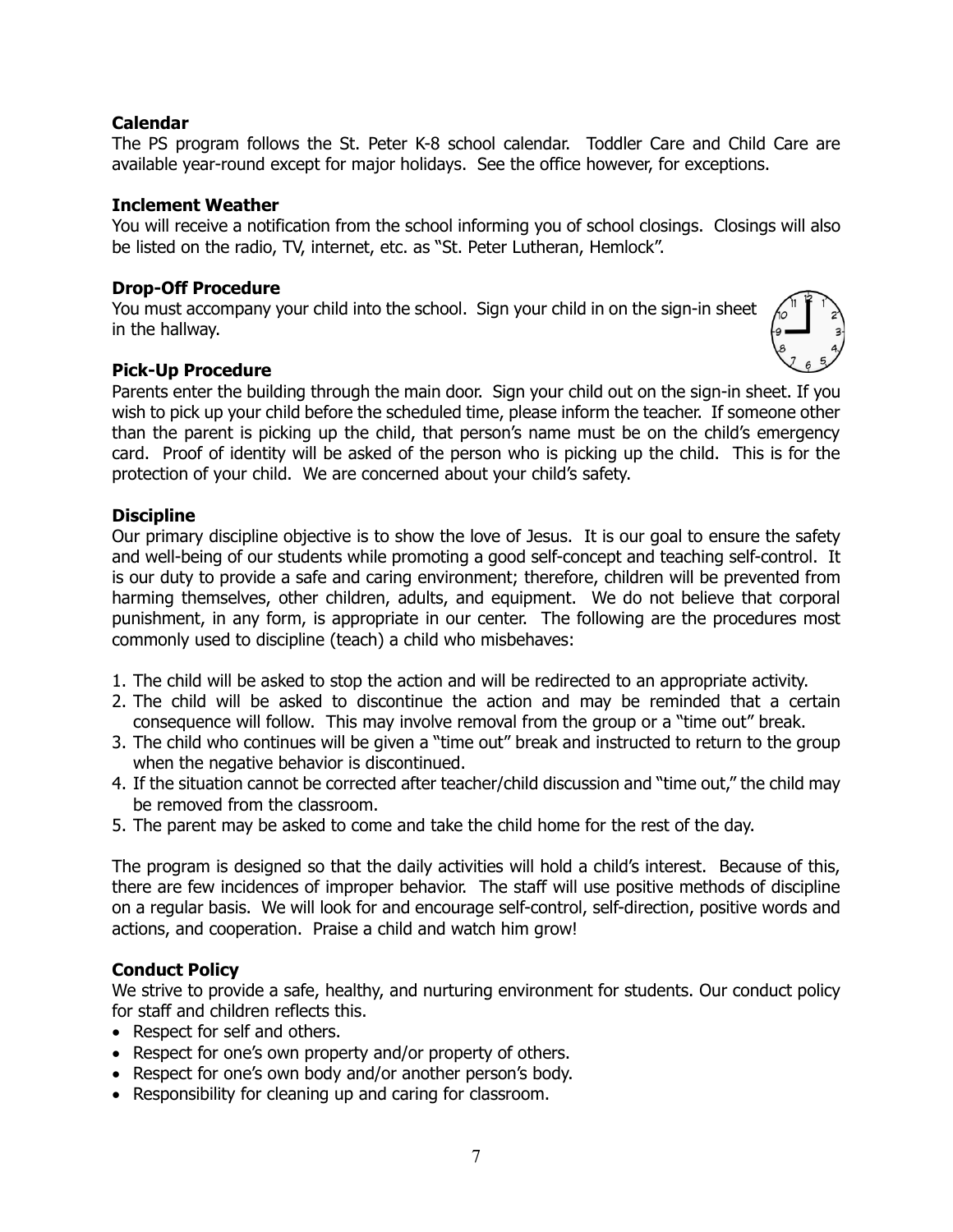## **Responsibilities**

#### Parent Responsibilities

The responsibilities of parents of students enrolled in St. Peter Lutheran EC include the following:

- Complying with the guidelines listed in this handbook.
- Paying all fees when due.
- Notifying the school office when child is absent.
- Notifying the school office of all communicable diseases.
- Checking the weekly newsletter and your mailbox for information about the program.
- Participating in various activities throughout the year (parties, conferences, etc.).

#### Teacher Responsibilities

Teacher responsibilities include:

- Communicating with parents on a weekly basis as well as individually regarding any concerns that arise.
- Arranging times to meet with parents as needed.
- Keeping the classroom orderly, nicely decorated, and child-appropriate.
- Evaluating toys and other materials used in the classroom for safety, cleanliness and good repair.
- Planning and executing a weekly lesson plan, keeping program goals and developmental guidelines in mind.
- Working to create a quality preschool program, with Christ as our guide.

## **Employee Screening Policy**

Your child's safety is top priority with our caregivers. All employees must be of good, moral character. Employees must have a check for a history of substantiated abuse and neglect through the Department of Human Services using ICHAT. Employees are familiar with the Child Protection Law as it relates to child abuse and neglect.

All employees must have current CPR and First Aid certification; there will be at least one employee with certification on duty at all times. Employees must have also completed a course on blood-borne pathogens within six months of hiring. Employees are required to attend staff orientations. They must have a current TB test.

#### **Volunteers**

Volunteers will be supervised at all times. They must sign an "Abuse and Neglect" statement and may be checked for a history of substantiated abuse and neglect through the Department of Human Services using ICHAT. Volunteers who volunteer for four or more hours per week for more than two weeks must have an ICHAT screening. They must also have a current physical with a TB test.

The State of Michigan Department of Human Services licenses St. Peter Lutheran Early Childhood. We adhere to all state and community rules regarding fire, safety, health, and staffing requirements. **St. Peter Lutheran EC is required to maintain a Licensing Binder. Parents have access to the binder whenever preschool is open please ask the director about its location.**

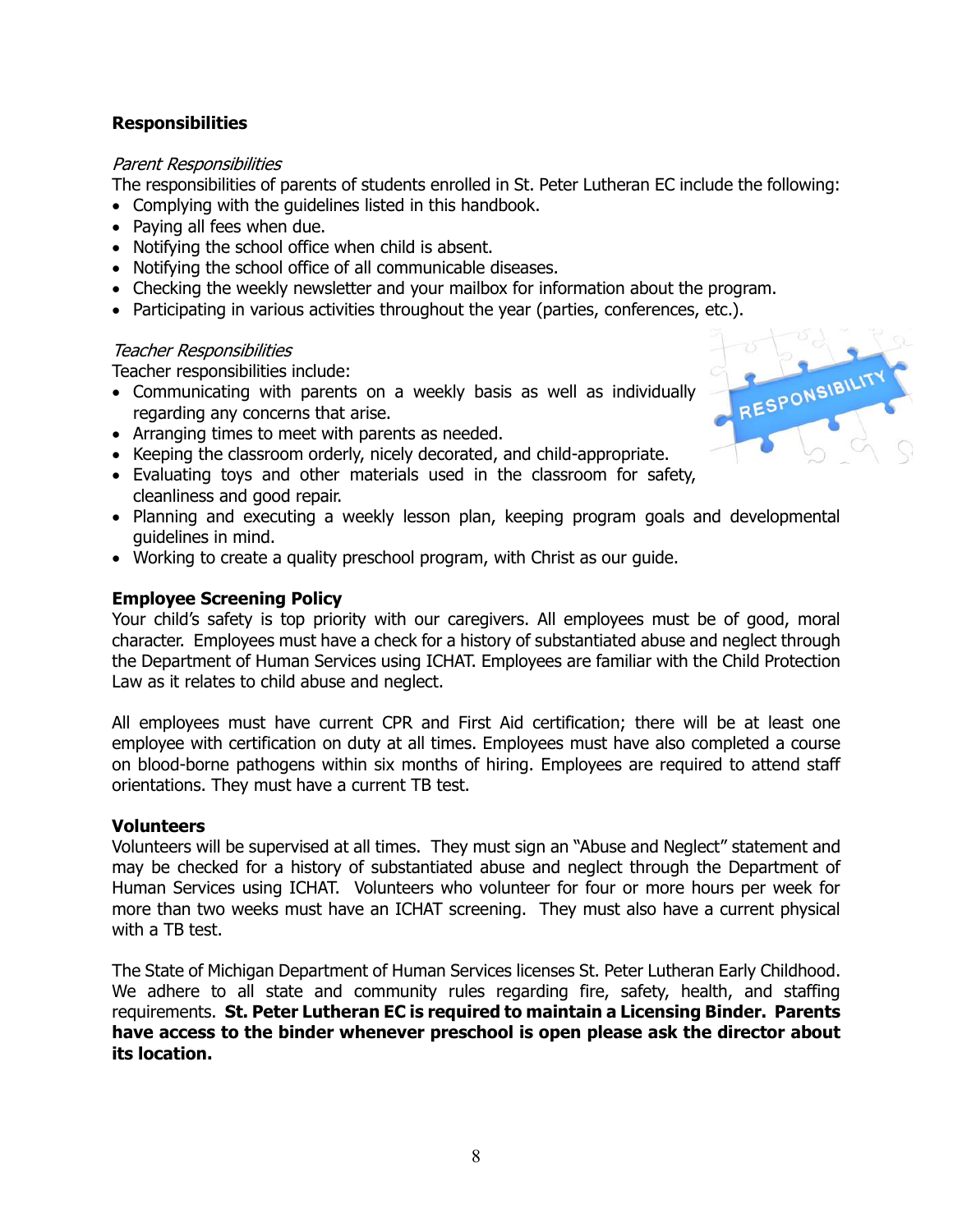#### **Health Appraisal Forms**

We require that a Health Appraisal for each child be on file in the office. It must verify immunizations and that the child has had a recent physical examination. Health Appraisals are valid for one calendar year. No student can start school without a completed health form. The penalty for not enforcing these requirements is loss of our preschool license. If you have any questions concerning the above, contact the director.

## **CHILD HEALTH CARE PROCEDURES**

#### **Hand Washing Procedures**

The following procedures will be used for hand washing:

1. Have a disposable paper or single-service towel available.

- 2. Turn on the water to a comfortable temperature between 60 120 degrees.
- 3. Moisten hands with water and apply soap.
- 4. Rub hands together vigorously until a soapy lather appears and continue for at least 10 seconds. Rub areas between fingers, around nail beds, under fingernails and jewelry, and backs of hands.
- 5. Rinse hands under running water until free of soap and dirt. Leave water running while drying hands.
- 6. Dry hands with a clean, disposable paper or single use cloth. Turn off tap with disposable paper or single-service towel.

# **Hand Washing**

Hand sanitizers, water basins, and pre-moistened cleansing wipes are not approved substitutes for soap and running water. Hands will be washed after preparing food, using the toilet or helping a child use the toilet, touching an animal or its dishes, blowing your nose, coughing or sneezing

into your hands, helping a child blow his or her nose, treating wounds or giving medicine, touching a sick or injured person, or after handling garbage, a cleaning

cloth, soiled shoes, or something that could be contaminated; they should be also washed whenever they look or feel dirty.

Hand-washing posters are positioned by each sink to remind students and caregivers to wash their hands. Our health care resource is Saginaw County Health Department.

## **Handling Bodily Fluids**

St. Peter Lutheran Early Childhood uses precautions when handling bodily fluids, as instructed in the blood borne pathogen training. The following steps are to be followed for cleaning and sanitizing:

- 1. Wash area/surface with warm water and soap/detergent.
- 2. Rinse area/surface with clean water.
- 3. Spray, submerge, or wipe the article/surface with bleach water.
- 4. Let area/surface air dry.



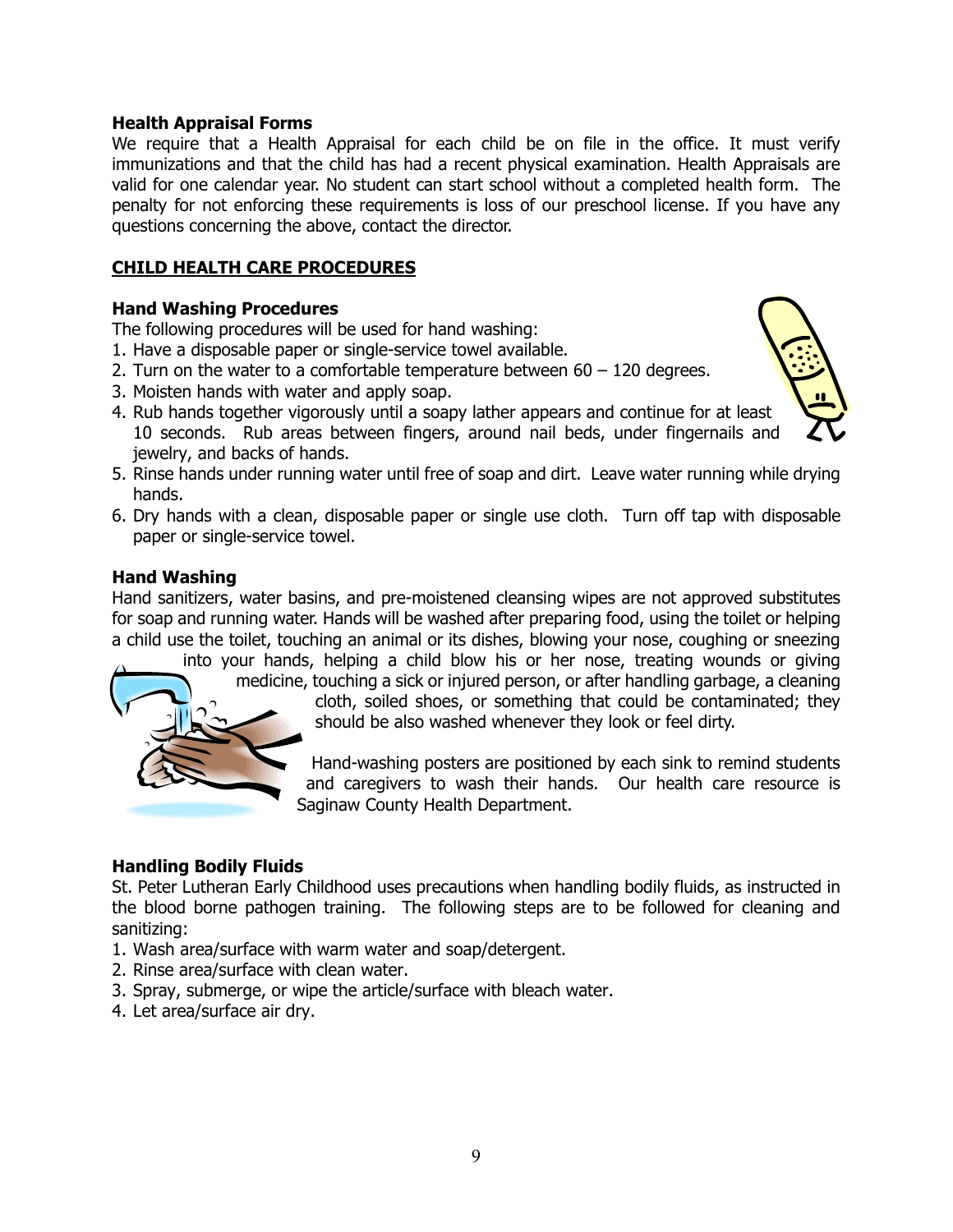## **Communicable Diseases**

It is our goal to maintain a healthy classroom. Children who are ill should not come to school. If your child exhibits symptoms of, or is diagnosed with a contagious disease, please report this to the director or school office at once. St. Peter Lutheran Early Childhood is required by law to report all contagious illnesses and diseases to the Saginaw County Health Department. The preschool director will notify parents so they may watch for symptoms or keep them home if they so desire. Your confidentiality will be respected.

For the protection of all children, your child will not be permitted to attend preschool if he has any of the following symptoms: **fever (over 100.0 degrees), diarrhea, vomiting, discharges of the eyes or ears, heavy nasal discharges, persistent cough, strep throat, flu, conjunctivitis (pink eye), chicken pox, a rash, head lice, or other communicable disease**. If such a condition presents itself while your child is at preschool, you will be called and your child will be sent home. All symptoms are assessed at the discretion of the director. It is necessary that you make arrangements so that your child can be picked up from school within one hour if your child is ill.

#### **Fever**

A child with a fever of 100 degrees or higher will be sent home. Fever is not contagious, but whatever is causing the fever usually is. Therefore, the child must be fever-free (without the use of fever-reducing medication) for 24 hours before returning to school.

If a physician has treated the child, a note must accompany the child's return to the center from the physician. The note should state that the child is no longer contagious and may return to the center and participate in the normal activity level without restriction. If your child has a chronic cough or running nose due to an allergy, provide a statement from your physician to the preschool director to keep in your child's file.

#### **Administration of Medication**

- No over-the-counter or prescription medication is to be given to a child unless the parent fills out the proper medication form. If a parent fails to fill out a form, he/she must return to the preschool to do so. Verbal permission is not legally acceptable.
- Medication may be given or applied only with prior written permission from the parent. Prescription medication must be in the original container, stored according to the instructions, and clearly labeled for the specific child. The pharmacy label must also indicate the physician's name, instructions, and name and strength of the medication, and potential side effects.
- On the medication form, employees should record the time medication was given and who administered the medication. The caregiver shall keep the medication out of the reach of children and shall return the medication to the parent.
- For safety reasons, children are not allowed to have cough drops.



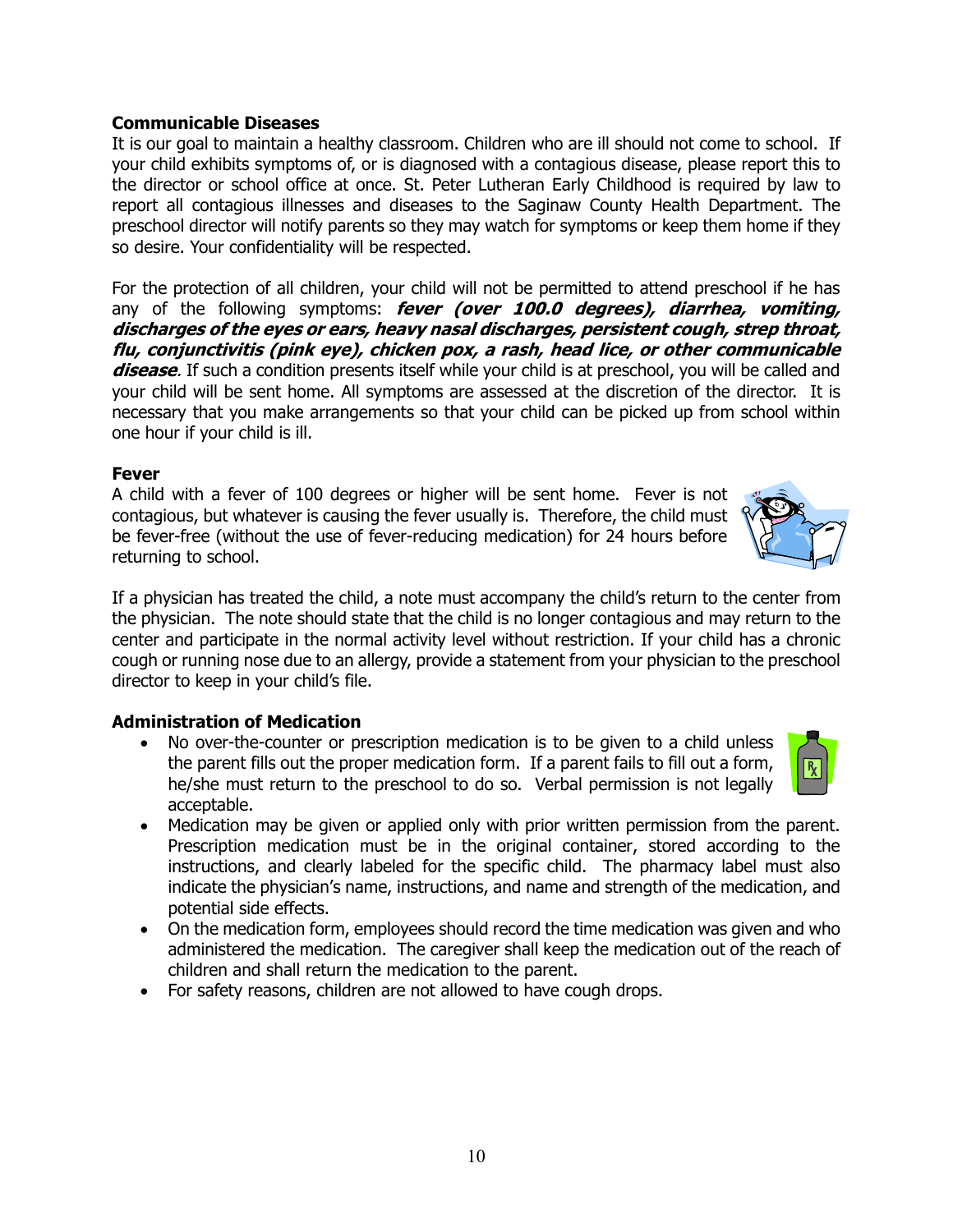## **ACCIDENT, INJURY, EMERGENCY & PROCEDURES** In the event of accidental injury to a child while at school, the parent will be contacted and/or a

written report will be provided. There will be a copy for the parent to sign and a copy for St. Peter Lutheran Early Childhood files. The staff is trained in CPR and first aid. The director and/or teacher will make decisions about the care of the child. The Child Information card, signed by the parent(s), permits the school to authorize medical treatment. In the case of serious injury and emergency transportation is necessary, immediate action will be taken. Parents will be contacted, and a written report will be made.

In case of a dental emergency, we will follow the same procedure as indicated on the emergency card.

#### **Fire Procedure**

- 1. Fire signal is a continuous ringing of fire buzzer and an announcement to evacuate the building over our bell/tone system.
- 2. Children exit the room following the aide or volunteer parent.
- 3. Exit room, turn right to the nearest exit.
- 4. Teacher checks restrooms, turns off lights, takes class list and follows the class.
- 5. Children walk to the center of the basketball court where roll call is taken.

#### **Storm Procedure**

- 1. The warning is an announcement over our bell/tone system to seek shelter immediately.
- 2. Children exit the room, following aide or volunteer parent, to sit next to the wall in the hall just on the left in the hall.
- 3. Teacher checks both restrooms, turns off lights, and takes class list.
- 4. Everyone is to kneel, head down, facing wall.
- 5. Roll call is taken.
- 6. Stay in kneeling position until "All Clear" is given.
- 7. Follow the instructions on the emergency escape map posted above the door in the room.

St. Peter Lutheran Early Childhood does have a plan for a "shelter in place" event in case of an emergency which is not a fire or a storm.

#### **CLOTHING**

Children should wear clothes that give them freedom to move and play without the fear of getting dirty. Clothing must be in good repair. For safety, shoes must have at least a strap across the back. No open-toed shoes are allowed. Shoes must be appropriate for indoor and outdoor play. Pebbles from the playground

are painful when wearing sandals or Crocs. Outdoor play occurs regularly. Label all clothing, shoes, boots, etc. **All children must have a complete change of season-appropriate clothes at school. This includes a shirt, a pair of pants or shorts, a pair of underwear, and a pair of socks. Label all spare clothing with child's name. Send the change of clothes to school in a Ziploc bag.**



NO FLIP FLOPS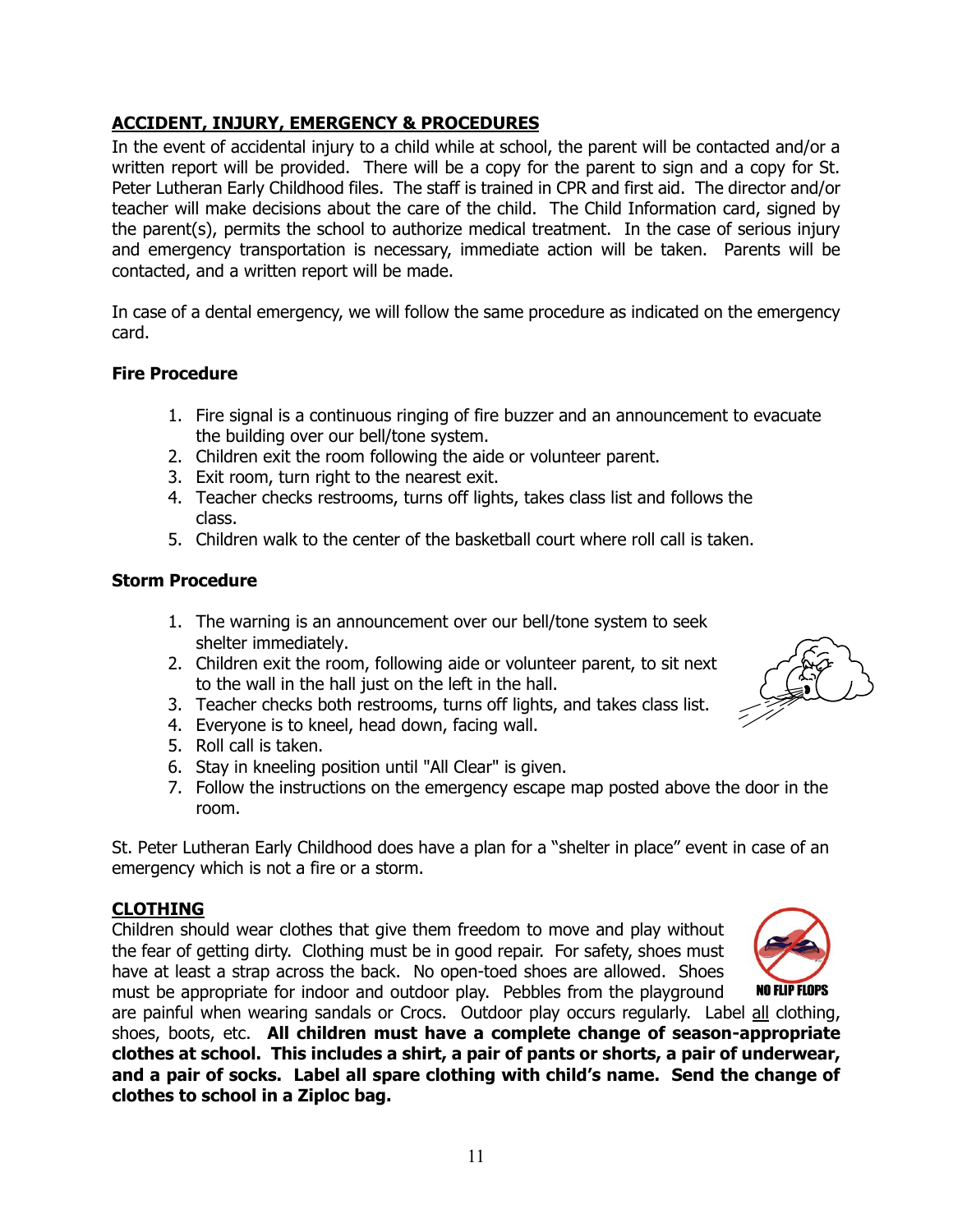Dress your child in comfortable play clothes and suitable outdoor clothing (coats, snow pants, hats, mittens, etc.). Children should have snow boots if they want to **play** in the snow. Children should have snow pants if they want to **lay** in the snow. When there is mud or snow outside, children must have a pair of shoes or boots to wear outside and a pair to wear inside the classroom. **Extra shoes may be left at school.** Due to health issues, slippers are not allowed.

## **COMMUNICATIONS**

If you have any suggestions, questions or concerns about what is happening at school, how your child is getting along, etc., please contact the teacher and/or director. If you need to leave an immediate message, please call the office at 989.642.5659. If you have a something that can be addressed after school, you may either call or e-mail at kelley.fehn@stpeterhemlock.org.

## **PARENT/TEACHER CONFERENCES FOR PRESCHOOL AGE**

Parent/Teacher Conferences will be scheduled in the spring. Conferences will be used to discuss progress, development, and kindergarten readiness. Parents are welcome to schedule a time to meet with the preschool teacher any time throughout the school year. Strong parent interest and participation are essential to the success of your child's educational program.

## **FOOD PROCEDURES**

#### **Snack in Toddler Care**

Snack will be provided in the AM and PM. Snack will be served daily with milk.

#### **Snack in PS**

Parents of preschoolers provide the AM snack. You will get a schedule of when you are to provide snack and a list of what is acceptable.

Please read labels of all snacks. If your child has a food allergy, please notify the Director in writing, along with the suggestion(s) you may have for accommodating this. Snacks each week will have one day of fruit and one day of vegetables as indicated on the snack calendar.

#### **Lunch**

For children who stay all day, parents may provide their daily lunches or they may purchase hot lunch. Please make sure to label your child's lunch box and anything that belongs inside. **TODDLER CARE**: Please send in a "sippy cup" with your child's name on it to be used daily.



#### **Birthdays**

For birthday treats, please refrain from cupcakes with the thick swirl frosting on the top. Sending in a healthy treat is always an option. See the teacher for ideas.

#### **PLAYGROUND**

The playground has been inspected and is age-appropriate for children 2–12 years old with adult supervision. Outdoor play occurs regularly. There is a designated toddler play area.